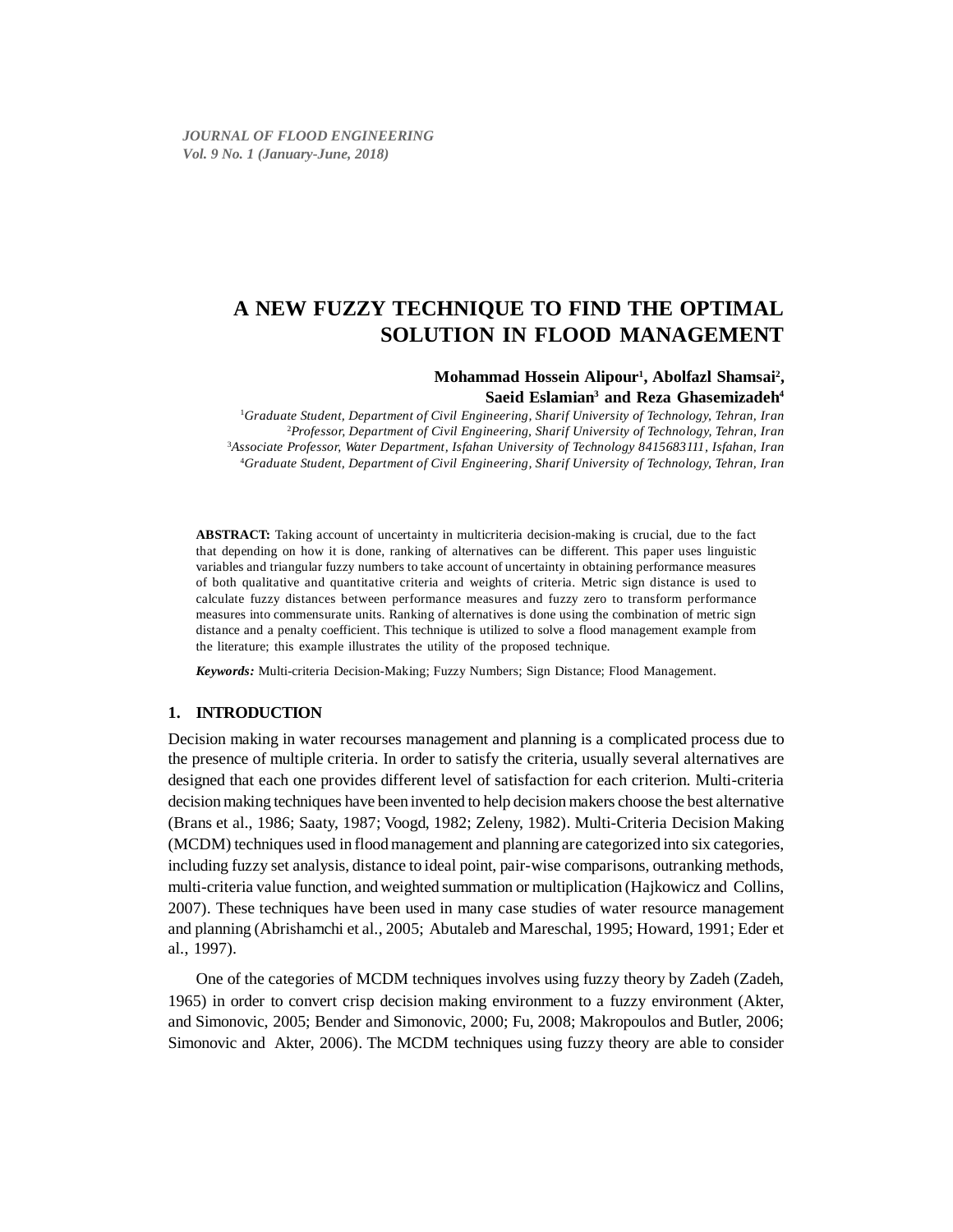uncertainty and risk, much better than crisp techniques. *Fuzzy techniques have also been* widely employed to estimate local hydrological parameters, e.g. daily pan evaporation  $(E_p)$ *estimates have been achieved by suitable ANFIS (Adaptive Neural-Based Fuzzy Inference System) models for the meteorological data such as temperatures, relative humidity, wind speed and sunny hours from selected weather gauging stations in Isfahan Province, Iran (Eslamian and Amiri, 2011).*

In this paper, a new MCDM technique using fuzzy numbers and fuzzy distance is proposed. The proposed technique utilizes the combination of linguistic variables and triangular fuzzy numbers to obtain the weights of criteria and performance measures of alternatives against qualitative criteria. Performance measures of alternatives against quantitative criteria are determined using triangular fuzzy numbers. Afterwards, fuzzy performance measures are transformed into commensurate units using metric sign distance (Abbasbandy and Asady, 2006). In order to rank alternatives, the combination of metric sign distance and a penalty coefficient is used. The proposed technique is effectively usable in flood management problems. Finally, an example of reservoir flood control operation from the literature is solved using three different values as the penalty coefficient. This example demonstrates how the proposed technique can be utilized to solve problems in flood management discipline.

#### **2. MODELING BACKGROUND**

In this section, the notations used in this paper are introduced.

**Definition 2.1** (Dubois, and Prade, 2000): A fuzzy number *u* is a fuzzy subset of the real line with a normal, convex and upper semi continuous membership function of bounded support. The family of fuzzy numbers will be denoted by *E*. An arbitrary fuzzy number is represented by an ordered pair of functions  $(\underline{u}(\alpha), \overline{u}(\alpha)), 0 \leq \alpha \leq 1$  that satisfies the following requirements:

- $u(\alpha)$  is a bounded left continuous non-decreasing function over [0,1], with respect to any  $\alpha$ .
- $\bar{u}(\alpha)$  is a bounded left continuous non-increasing function over[0,1], with respect to any  $\alpha$ .
- $u(\alpha) \leq u(\alpha)$ ,  $0 \leq \alpha \leq 1$ .

**Definition 2.2** (Dubois, and Prade, 2000): A triangular fuzzy number is a fuzzy set *U* in *E* that is characterized by an ordered triple  $(x_1, x_c, x_r) \in R^3$  with  $x_1 \le x_c \le x_r$  such that  $[U]^0 = [x_i, x_j]$  and  $[U]^1 = \{x_c\}$ . The  $\alpha$ -level set of a triangular fuzzy number *U* is given by  $[U]^{\alpha} = [x_c - (1 - \alpha)(x_c - x_l), x_c + (1 - \alpha)(x_r - x_c)]$  for any  $\alpha \in I$  (*I* is a real interval).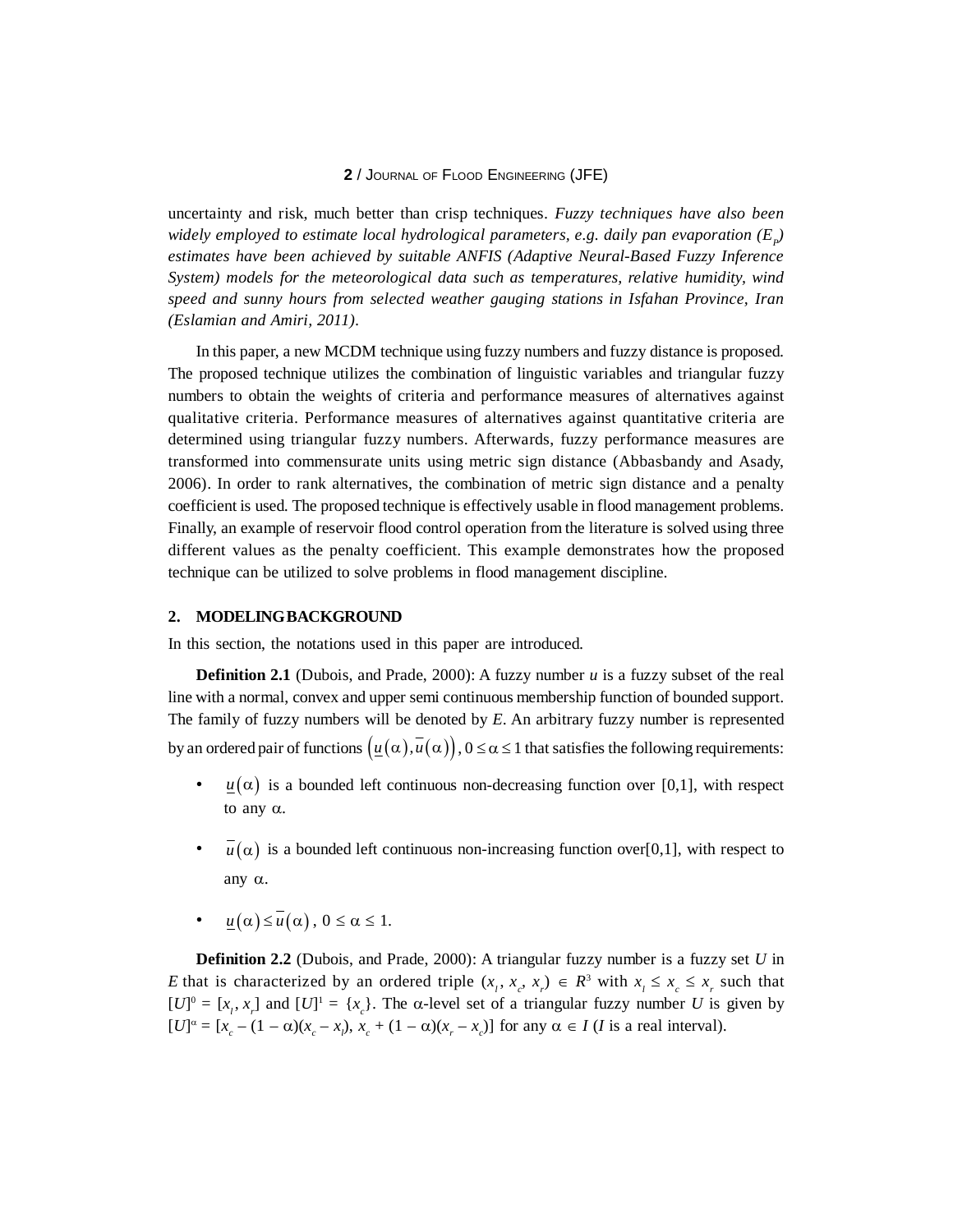# **3. METHODOLOGY**

Details of the proposed technique to solve a multi-criteria decision making problem are presented below.

## **3.1 Choosing Criteria and Alternatives**

In each MCDM problem, first it is necessary to determine criteria and design alternatives to satisfy determined criteria. In the present study, an objective set is shown as follows:

$$
O = \{o_1, o_2, ..., o_n\}
$$
 (1)

where  $o_j$  is the *j*th objective  $j = 1, 2, ..., n$ . An alternative set is shown as follows:

$$
A = \{a_1, a_2, \dots, a_m\}
$$
 (2)

where  $a_i$  is the *i*th candidate alternative  $i = 1, 2, \ldots, m$ .

## **3.2 Obtaining Weights of Criteria**

Weights of criteria represent the importance of each criterion in comparison with other criteria for a decision maker. Determining weights using crisp methods is in the present study, linguistic variables are used to define the importance of each criterion by decision makers. Linguistic variables and their corresponding fuzzy numbers are shown in Table 1.

#### **3.3 Obtaining Performance Measures**

In a MCDM problem, one of the most challenging steps to define the problem is to determine performance measures of alternatives against qualitative criteria. It is clear that a qualitative performance measure can not be defined like quantitative performance measures. Linguistic variables are very helpful to define qualitative performance measures. Table 2 shows linguistic variables and their corresponding fuzzy numbers used to evaluate qualitative performance measures in the present study.

Order to evaluate quantitative performance measures, the following process is utilized. First, primary estimated values are used as center value of fuzzy numbers. Next, maximum and minimum values of each performance measure are determined and utilized respectively as right and left limits of triangular fuzzy numbers.

# **3.4 Transforming Performance Measures into Commensurate Units**

Performance measures, obtained in the prior step, are measured in different units; consequently, they are required to be converted into a dimensionless unit. In order to obtain commensurate units, first fuzzy distance between each performance measure and fuzzy zero is calculated using metric sign distance.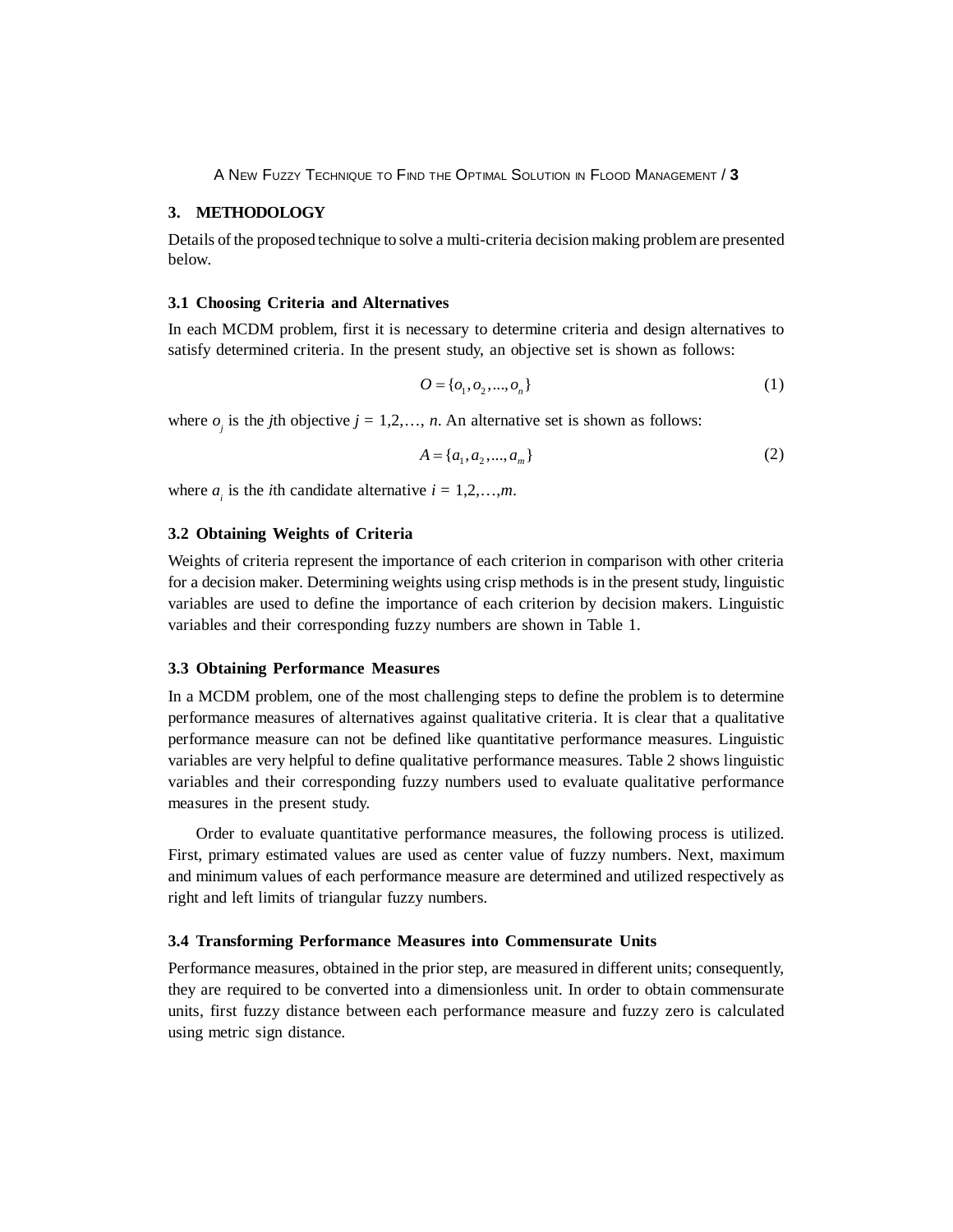**Table 1** Linguistic Variables and Their Corresponding Fuzzy Numbers for **Evaluating Weights of Criteria** 

| Linguistic variables  | <i>Fuzzy numbers</i> |
|-----------------------|----------------------|
| Extremely important   | (0.85, 0.9, 1)       |
| Very important        | (0.75, 0.8, 0.9)     |
| Important             | (0.6, 0.7, 0.8)      |
| Medium                | (0.35, 0.5, 0.65)    |
| Unimportant           | (0.2, 0.3, 0.4)      |
| Very unimportant      | (0.1, 0.2, 0.25)     |
| Extremely unimportant | (0,0.1,0.15)         |
|                       |                      |

Distance between two fuzzy numbers  $\tilde{u}$  and metric sign distance is calculated by the following formula:

$$
d_p(\tilde{u}, \tilde{u}_0) = \gamma(\tilde{u}) D_p(\tilde{u}, \tilde{u}_0)
$$
\n(3)

where  $D_n(\tilde{u}, \tilde{u}_0)$  and  $\gamma(\tilde{u})$  are defined as follows:

$$
D_{p}(\tilde{u},\tilde{u}_{0}) = \left[\int_{0}^{1} \left(\left|\underline{u}(\alpha)\right|^{p} + \left|\overline{u}(\alpha)\right|^{p}\right) d\alpha\right]^{1/p} (p \ge 1)
$$
\n(4)

and

$$
\gamma(\tilde{u}) = \begin{cases} 1 & \int_{0}^{1} \left( \underline{u}(\alpha) + \overline{u}(\alpha) \right) d\alpha \ge 0, \\ -1 & \int_{0}^{1} \left( \underline{u}(\alpha) + \overline{u}(\alpha) \right) d\alpha < 0 \end{cases} \tag{5}
$$

 $\tilde{u}_0$  is a fuzzy origin with zero fuzziness on the left and the right. It is defined by the parametric form  $(0,0)$ , and the following membership function:

$$
\tilde{u}_0(x) = \begin{cases} 1 & x = 0 \\ 0 & x \neq 0 \end{cases} \tag{6}
$$

In a typical MCDM problem, the values of performance measures and weights are defined using positive either crisp or fuzzy numbers, consequently,  $\gamma(\tilde{u})$  is equal to 1. The value of p in each problem is selected depending on its particular conditions. In this section, due to the fact that calculated distances will be divided by each other to be converted to the value of p does not as a result, in order to simplify calculations, in this section, the value of  $p$  is chosen equal to 1. Therefore, the distances between performance measures and fuzzy zero using equation (3) is calculated by the following formula: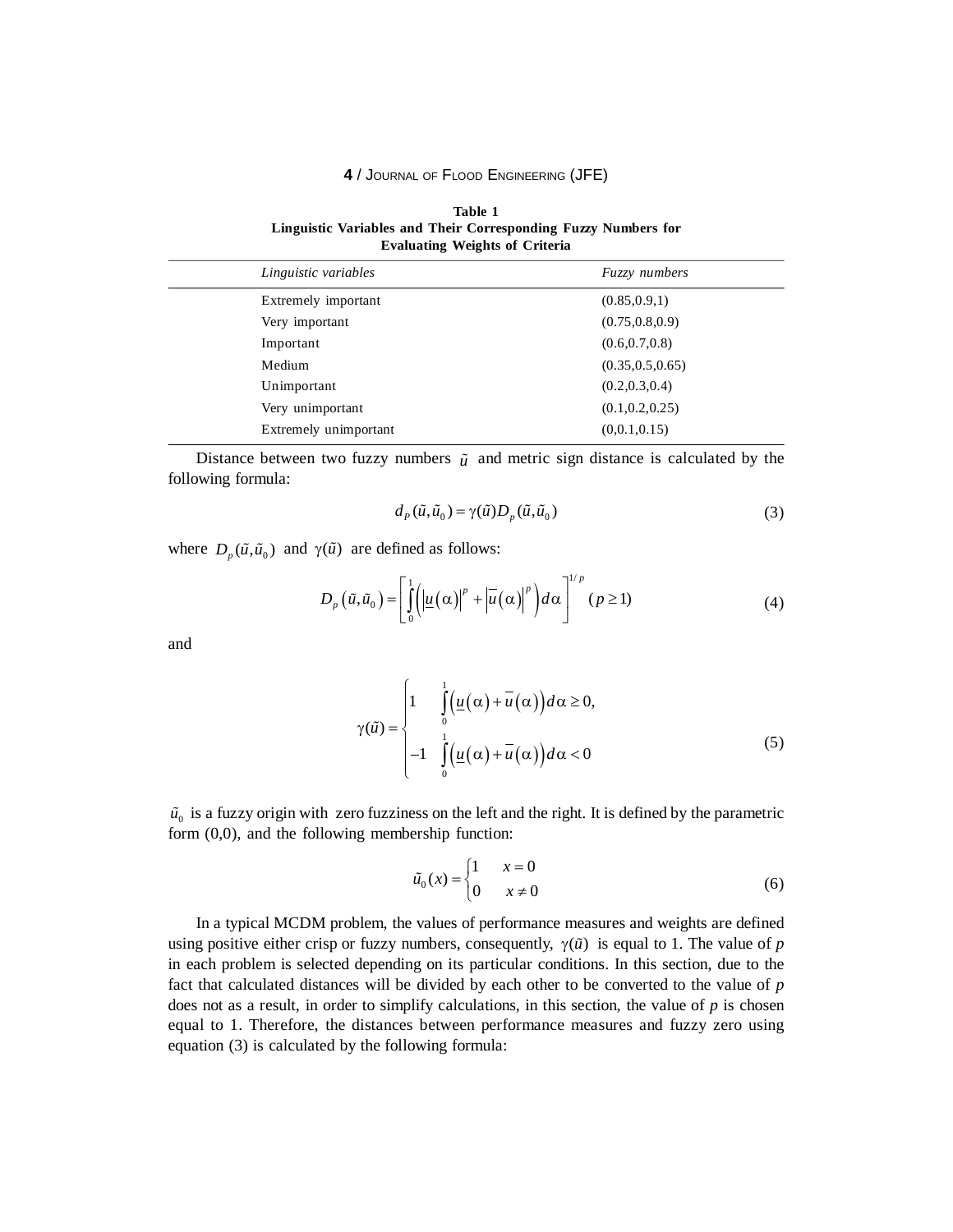$$
z_{ij} = d\left(\tilde{x}_{ij}, \tilde{u}_0\right) = \int_0^1 \left(\left|\underline{u}\left(\alpha\right)\right| + \left|\overline{u}\left(\alpha\right)\right|\right) d\alpha \tag{7}
$$

After calculating the distances between performance measures and fuzzy zero, the following formula is utilized for benefit criteria, including desirable qualitative criteria, to convert the distances into between 0 and 1:

$$
c_{ij} = \frac{z_{ij}}{\max_i z_{ij}}\tag{8}
$$

and the following formula is utilized for cost criteria, including undesirable qualitative criteria:

$$
c_{ij} = \frac{\min_i z_{ij}}{z_{ij}}\tag{9}
$$

# **3.5 Multiplying Weights by Their Corresponding Dimensionless Performance Measures**

Fuzzy weights assigned to each criterion *j* are multiplied by their corresponding cijs,  $i = 1, 2, \ldots, m$ , that is calculated in the previous section. Therefore, there will be  $m$ , equal to the number of alternatives, fuzzy vectors. Each fuzzy vector includes *n*, equal to the number of criteria, fuzzy numbers.

| Table 2<br>Linguistic Variables and Their Corresponding Fuzzy Numbers for<br><b>Evaluating Qualitative Performance Measures</b> |
|---------------------------------------------------------------------------------------------------------------------------------|
|                                                                                                                                 |

**Table 2**

| Linguistic variables | <b>Fuzzy</b> numbers |
|----------------------|----------------------|
| Extremely high       | (0.85, 0.9, 1)       |
| Very high            | (0.75, 0.8, 0.9)     |
| High                 | (0.6, 0.7, 0.8)      |
| Medium               | (0.35, 0.5, 0.65)    |
| Low                  | (0.2, 0.3, 0.4)      |
| Very low             | (0.1, 0.2, 0.25)     |
| Extremely low        | (0,0.1,0.15)         |

# **3.6 Ranking Alternatives**

In order to rank the alternatives, the fuzzy vectors, obtained in the previous section should be ranked. To rank the fuzzy vectors, first the distance between each element of vectors and fuzzy zero is calculated using metric sign distance. The value of  $p$  in this step is selected equal to 2. This is done in order to very large distances. After calculating each distance, in order to prevent good performances of an alternative against a few criteria its poor performance against the other criteria, the calculated distances are first increased to the power of *k*. Afterwards,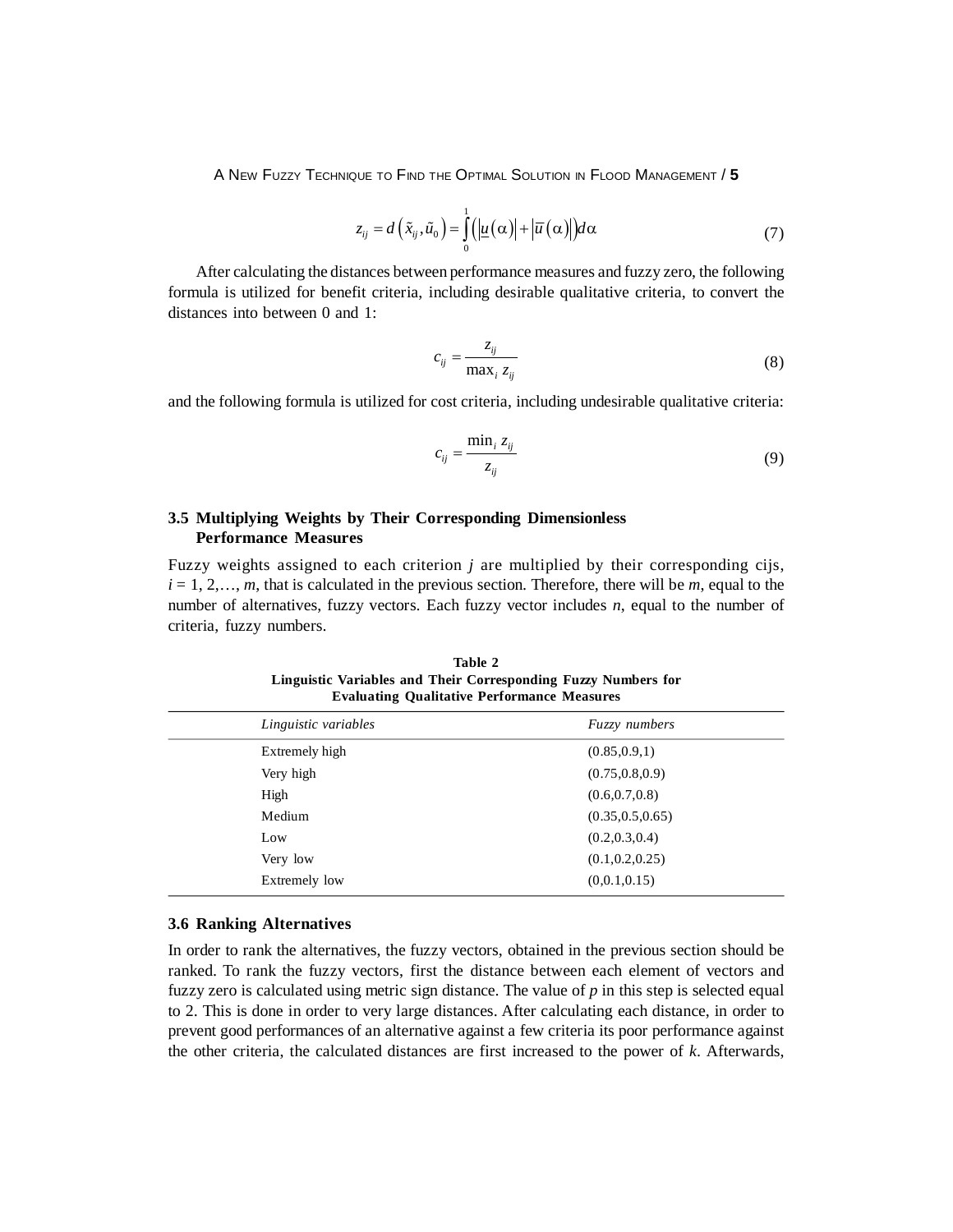the resulted values for each alternative are added together and the *k*th root of them are calculated. The resulted numerical values are compared to each other and the alternatives with the higher. Therefore, the following formula is used to obtain final performance assigned to the alternatives to rank them:

$$
u_i = \left(\sum_{j=1}^n \left(d_2\left(\tilde{w}_j c_{ij}, 0\right)\right)^k\right)^{1/k} = \left(\sum_{j=1}^n \left(\int_0^1 \left(\left|\underline{w}_j\left(\alpha\right) z_{ij}\right|^2 + \left|\overline{w}_j\left(\alpha\right) z_{ij}\right|^2\right) d\alpha\right)^{k/2}\right)^{1/k} \tag{10}
$$

In section 4, for solving the example, calculations with *k* equal to 1, 1/2, and 1/10 are done to consider the uncertainty in the value of penalty coefficient.

## **4. AN EXAMPLE OF FLOOD CONTROL OPERATION**

In this section, the proposed technique is used to rank the alternatives for reservoir flood control operation of a case study taken from the literature (Fu, 2008) on Sanmenxia reservoir.

Sanmenxia reservoir in China is located in the middle reach of Yellow River. Flood control desires to diminish the flood peak discharge during the flood season and correspondingly retain the water level of reservoir as low as possible. Therefore, two criteria are defined to consider in the decision-making process; first, flood peak discharge at downstream station and second, the difference between the design flood level and highest water level during the operation. The sediment problem in Yellow River has a great effect on the and its capability of flood control, as a result, another criterion is defined to consider the sediment problem. Sediment load in reservoir area is chosen as third criterion. In order to consider the possible risk for both reservoir and its downstream area, two criteria are defined the risk of flooding in the downstream protected regions as fourth criterion and the risk of failure of the dam and its structures as fifth criterion. Clearly, the performance of alternatives against criteria 4 and 5 can not be evaluated using numerical values, consequently, criteria 1, 2, and 3 are considered as quantitative criteria and criteria 4 and 5 as qualitative criteria (Fu, 2008).

After preliminary screening, three feasible operation alternatives  $a_1$ ,  $a_2$ , and  $a_3$  a major flood. Table 3 shows the performance measures of three alternatives against both qualitative and quantitative criteria. Linguistic variables assigned to criteria extremely important to criterion 1, very important to criteria 2 and 4, and important to criteria 3 and 5.

| Decision Matrix of the Sanmenxia Reservoir Case Study |                      |                    |                    |
|-------------------------------------------------------|----------------------|--------------------|--------------------|
| Criteria                                              | a,                   | $a_{\lambda}$      | a,                 |
| c,                                                    | (9500, 10000, 10500) | (8500,9000,9500)   | (8000, 8500, 9000) |
| c <sub>2</sub>                                        | (33.5, 33.8, 34.5)   | (31.5, 32.0, 32.5) | (29.5, 30.0, 30.5) |
| $c_{\tiny{\text{3}}}$                                 | (6.0, 6.5, 7.0)      | (7.5, 8.0, 8.5)    | (8.5, 9.0, 9.5)    |
| $c_{\scriptscriptstyle 4}$                            | H                    |                    | VI.                |
| $c_{\zeta}$                                           |                      |                    | М                  |

**Table 3**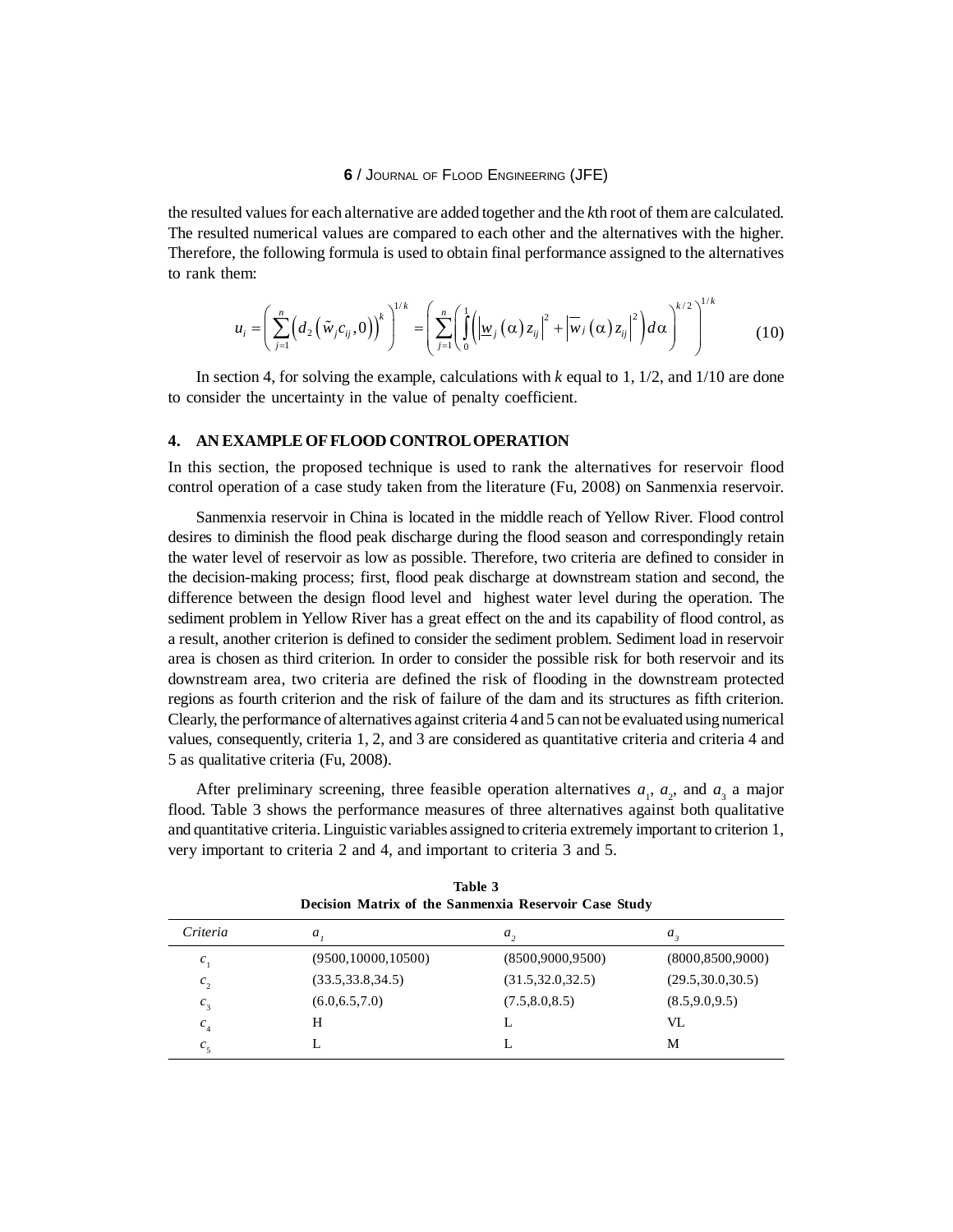| Fuzzy Distances Between Performance Measures and Fuzzy Zero |       |               |       |
|-------------------------------------------------------------|-------|---------------|-------|
| Criteria                                                    | a,    | $a_{\lambda}$ | a,    |
| $c_{1}$                                                     | 20000 | 18000         | 17000 |
| $c_{2}$                                                     | 67.8  | 64            | 60    |
| $c_{3}$                                                     | 13    | 16            | 18    |
| $c_{\scriptscriptstyle 4}$                                  | 1.4   | 0.6           | 0.375 |
| $c_{\rm s}$                                                 | 0.6   | 0.6           | 1.0   |

**Table 4**

Now the proposed technique is used to rank alternatives of the case study. In order to transform performance measures to commensurate units, first, the parametric form of triangular fuzzy numbers explained in definition 2.2 and equation (7) are used to calculate fuzzy distances between each performance measure and fuzzy zero. Table 4 shows the calculated distances. Then, equation (8) is used to convert the calculated distances of performance measures criterion 2 into between 0 and 1. Equation (9) is used for criteria 1, 3, 4, and 5. Table 5 shows the resulted cijs. Next step includes multiplying fuzzy weights by calculated cijs, which is done using to assign fuzzy numbers to the determined linguistic weights.

| Table 5<br><b>Dimensionless Performance Measures</b> |         |                |               |
|------------------------------------------------------|---------|----------------|---------------|
| Criteria                                             | $a_{i}$ | a <sub>2</sub> | $a_{\lambda}$ |
| $c_{1}$                                              | 0.85    | 0.94           | 1.00          |
| $c_{2}$                                              | 1.00    | 0.94           | 0.88          |
| $c_{3}$                                              | 1.00    | 0.81           | 0.72          |
| $c_{\scriptscriptstyle 4}$                           | 0.27    | 0.63           | 1.00          |
| c <sub>5</sub>                                       | 1.00    | 1.00           | 0.60          |

Table 6 shows the resulted matrix. Subsequently, equation (10) is utilized to calculate final performance of the alternatives to rank them.

| Table 6  |  |                                                                             |  |
|----------|--|-----------------------------------------------------------------------------|--|
|          |  | <b>Results of Multiplying Weights by Dimensionless Performance Measures</b> |  |
| Criteria |  |                                                                             |  |

| --------           |                    | $\ddot{\phantom{a}}$ | $\ddots$           |
|--------------------|--------------------|----------------------|--------------------|
| $c_{1}$            | (0.72, 0.80, 0.85) | (0.80, 0.85, 0.94)   | (0.85, 0.90, 1.00) |
| $c_{2}$            | (0.75, 0.80, 0.90) | (0.71, 0.75, 0.85)   | (0.66, 0.70, 0.79) |
| $c_{\frac{1}{3}}$  | (0.60, 0.70, 0.80) | (0.49, 0.57, 0.65)   | (0.43, 0.50, 0.58) |
| $c_{\overline{4}}$ | (0.20, 0.220, 24)  | (0.47, 0.50, 0.57)   | (0.75, 0.80, 0.90) |
| c <sub>5</sub>     | (0.60, 0.70, 0.80) | (0.60, 0.70, 0.80)   | (0.36, 0.42, 0.48) |
|                    |                    |                      |                    |

In order to consider the uncertainty in the value of penalty coefficient, uis are calculated using three values 1, 1/2, and 1/10 as *k*. The resulted values and their corresponding rankings are as follows:

 $T = 1$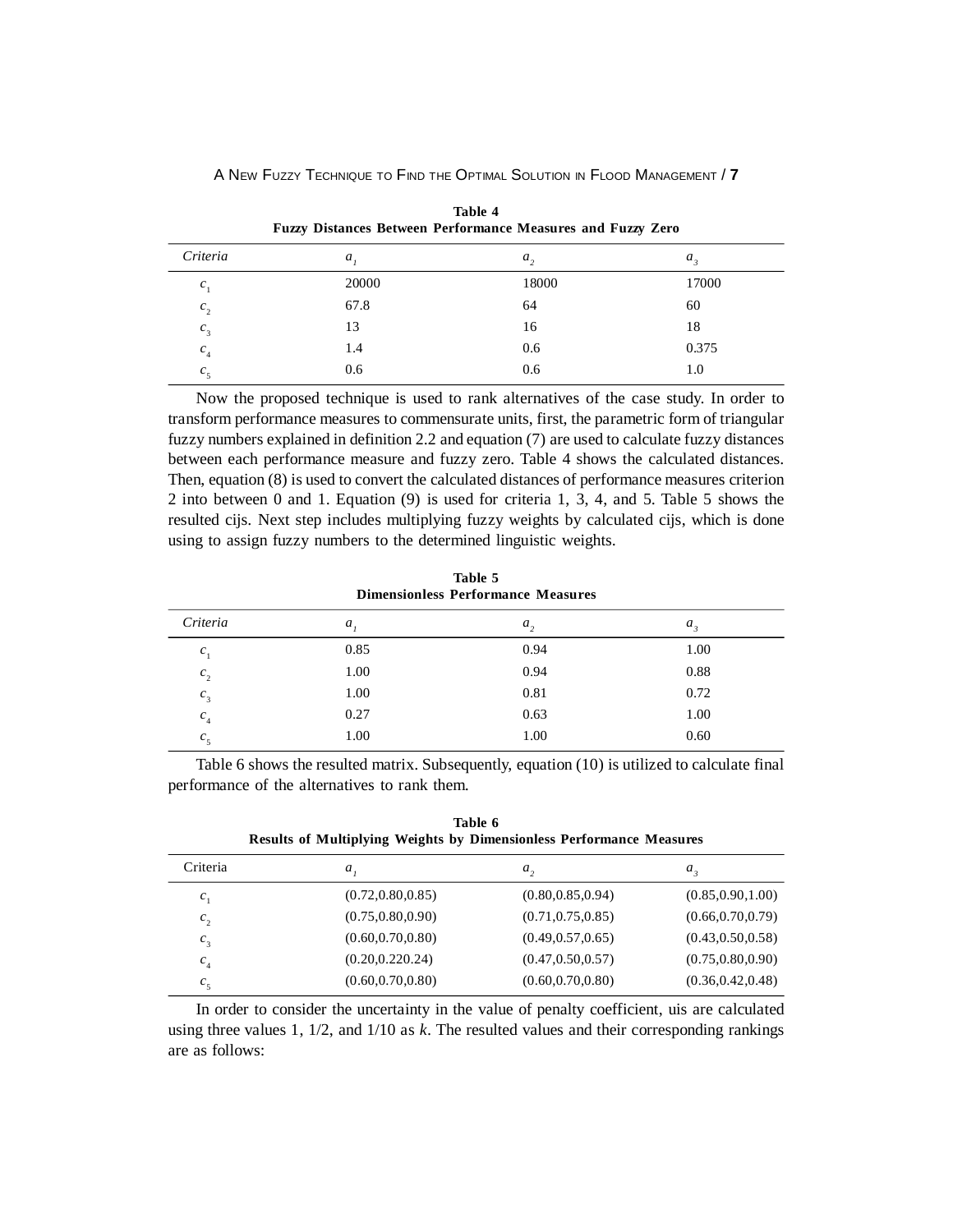For  $k = 1$ :  $u_1 = 4.57$ ,  $u_2 = 4.83$ ,  $u_3 = 4.76$ ; Ranking of alternatives:  $a_2 > a_3 > a_1$ For  $k = 1/2$ :  $u_1 = 21.94$ ,  $u_2 = 23.91$ ,  $u_3 = 23.33$ ; Ranking of alternatives:  $a_2 > a_3 > a_1$ For  $k = 1/10$ :  $u_1 = 8.22 \times 10^6$ ,  $u_2 = 9.27 \times 10^6$ ,  $u_3 = 8.96 \times 10^6$ ; Ranking of alternatives:  $a_2 > a_3 > a_1.$ 

It is observed for penalty coefficient equal to 1, alternative 2 has a quite close performance to alternative 3, but penalty coefficients result better performance by alternative 2 compared to alternative 3. For all of the values of *k*, alternative 1 has the worse performance compared to the other alternatives. Alternative 2 the best one, because for all of the values of *k*, it has the best performance. However, the results of MCDM are a guide for decision makers to select their desirable alternative and their decision might be different from the results of MCDM models.

## **5. CONCLUSION**

In this paper, we have proposed a new fuzzy multicriteria decision making technique, which tries to take account of the present uncertainty in decision-making process as much as possible and then rank alternatives. We have utilized linguistic variables and fuzzy numbers to consider uncertainty in the values of performance measures and the weights of criteria. Using fuzzy numbers instead of numerical values enables decision makers to express their views much more comfortably.

The proposed technique uses metric sign distance to defuzzify the decision-making environment. Furthermore, a penalty coefficient is used to prevent neutralization of poor of an alternative against some criteria by its good against the other criteria. As a result, the alternatives with moderate performance against all criteria are higher in rank in comparison with the alternatives with good performance against some criteria and poor performance against the other criteria. The utility of the proposed technique in solving flood management problems is verified using a problem from the literature. The proposed technique is not limited to special conditions and can be utilized to solve any multi-criteria decision making problem with discrete data.

# *References*

- [1] Abbasbandy S., and Asady B., 2006, "Ranking of Fuzzy Numbers by Sign Distance", *Information Sciences*, **176**, pp. 2405-2416.
- [2] Abrishamchi A., Ebrahimian A., Tajrishi M., and Marino M. A., 2005, "Case Study: Application of Multi-criteria Decision Making to Urban Water Supply", *Water Resources Planning and Management*, **131**, pp. 326-335.
- [3] Abutaleb M. F., and Mareschal B., 1995, "Water Resource Planning in the Middle East: Application of the Promethee V Multi-criteria Method", *European Journal of Operations Research*, **81**, pp. 500-511.
- [4] Bender M. J., and Simonovic S. P., 2000, "A Fuzzy Compromise Approach to Water Resources Planning Under Uncertainty", *Fuzzy Sets and Systems*, **115**, pp. 35-44.